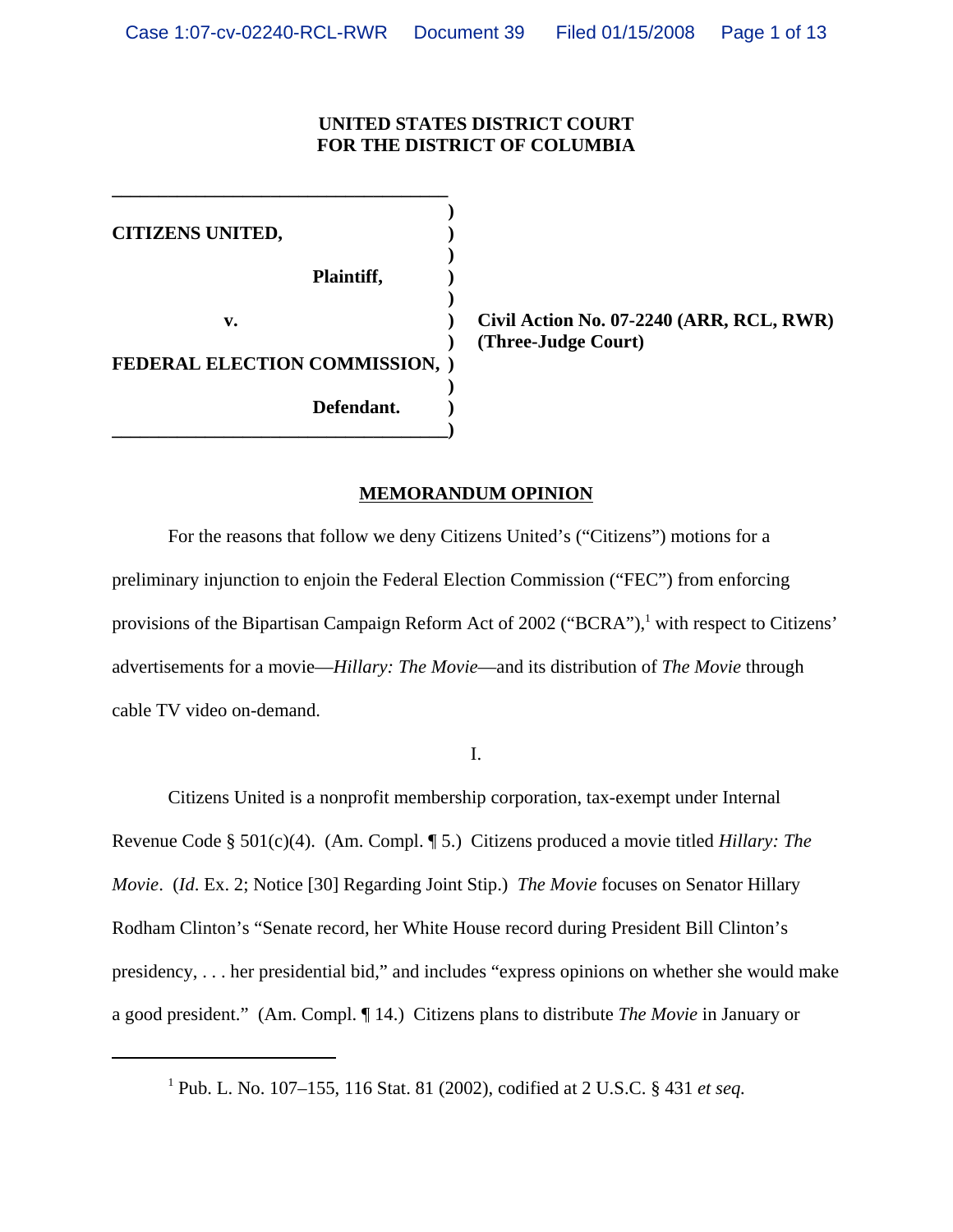February 2008 through theaters, video on-demand ("VOD") broadcasts, and DVD sales. (*Id.*) Citizens notified the court on January 7, 2008, that it had released *The Movie* for "public sale and exhibition." (Notice [30] Regarding Joint Stip.); *see* http://www.hillarythemovie.com (last visited Jan. 11, 2008) (offering *The Movie* on DVD for \$23.95 and promoting screenings of the film in seven movie theaters across the country). *The Movie*'s release date coincides with the dates when many states will hold primary elections or party caucuses. Senator Clinton is a presidential candidate in those states. (Am. Compl. ¶ 17.) Citizens intends to fund at least three television advertisements—two 10-second advertisements, "Wait"<sup>2</sup> and "Pants,"<sup>3</sup> and one 30second advertisement, "Questions"<sup>4</sup>—to coincide with the release of its movie. (*Id*. Ex. 1.) The

 $2^2$  The script for the television advertisement, "Wait" reads as follows: [Image(s) of Senator Clinton on screen]

"If you thought you knew everything about Hillary Clinton . . . wait 'til you see the movie."

[Film Title Card] [Visual Only] Hillary: The Movie. [Visual Only] www.hillarythemovie.com

<sup>3</sup> The script for the television advertisement, "Pants" reads as follows: [Image(s) of Senator Clinton on screen]

"First, a kind word about Hillary Clinton: [Ann Coulter Speaking & Visual] She looks good in a pant suit."

"Now, a movie about the everything else."

[Film Title Card]

[Visual Only] Hillary: The Movie.

[Visual Only] www.hillarythemovie.com

<sup>4</sup> The script for the television advertisement, "Questions" reads as follows: [Image(s) of Senator Clinton on screen]

"Who is Hillary Clinton?"

[Jeff Gerth Speaking & Visual] "[S]he's continually trying to redefine herself and figure out who she is . . ."

[Ann Coulter Speaking & Visual] "[A]t least with Bill Clinton he was just good time Charlie. Hillary's got an agenda . . ."

[Dick Morris Speaking & Visual] "Hillary is the closest thing we have in America to a European socialist . . ."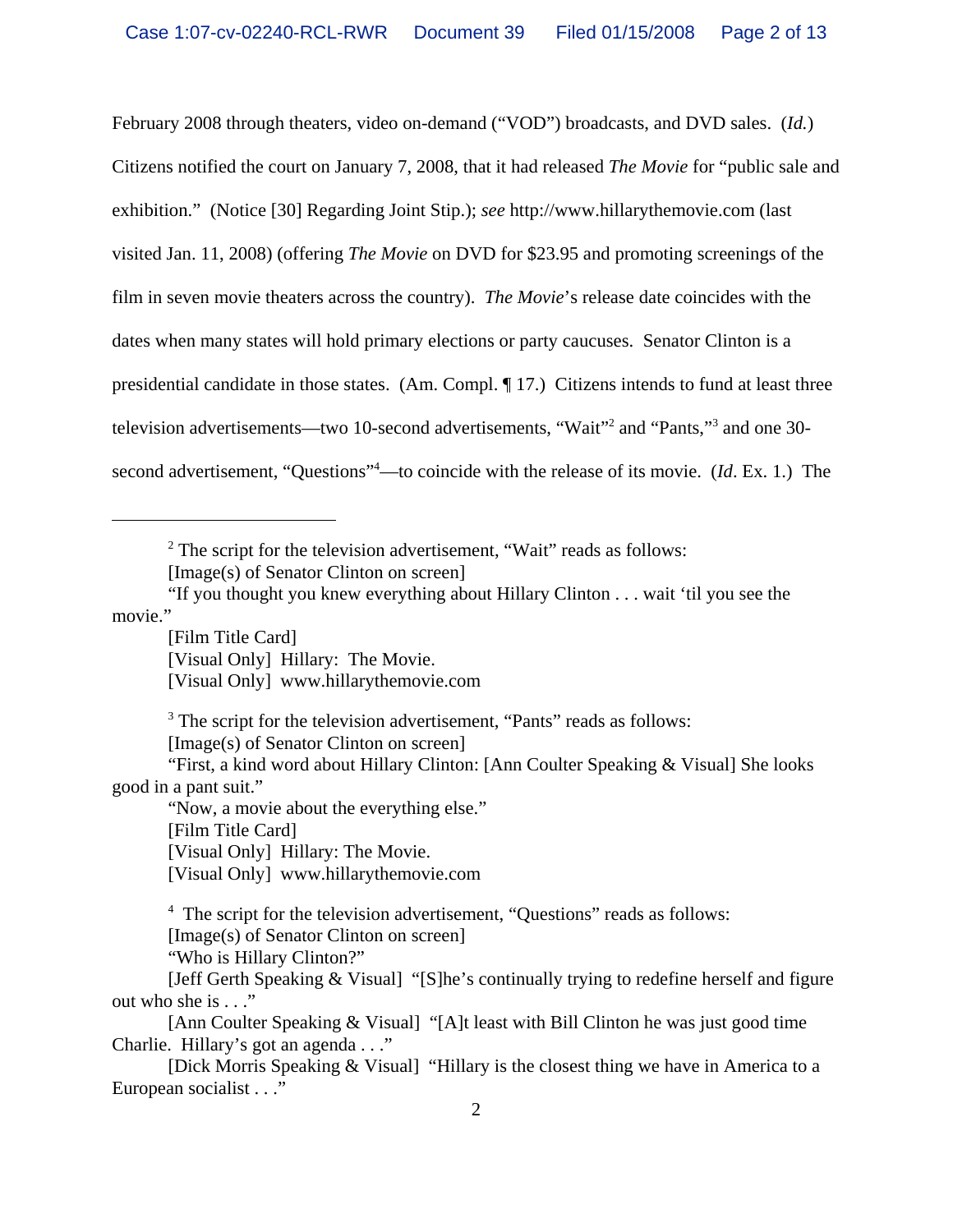advertisements promote *The Movie* and direct viewers to *The Movie*'s website for more information about the film and how to see or purchase it. (*Id.* ¶ 19.) If Senator Clinton becomes the Democratic presidential nominee, Citizens plans to broadcast the three advertisements and possibly other advertisements within 30 days before the Democratic National Committee Convention and within 60 days before the November general election—both periods are within BCRA's definition of an electioneering communication. (*Id.* ¶ 20); 2 U.S.C.

 $§$  434(f)(3)(A)(i)(II)(bb). Citizens has elected not to broadcast its advertisements pending resolution of this litigation. (Am. Compl. ¶ 26.) It has entered into negotiations to broadcast *The Movie* through the "Political Movies" component of a new nationwide VOD channel, "Elections '08," but has decided to forego the opportunity pending resolution of the current litigation because, according to Citizens, the broadcast would be banned under BCRA and, even if this were not so, the broadcast would require Citizens to disclose certain information and make certain statements as described below. (*Id.* ¶ 28–30.)

BCRA amended the Federal Election Campaign Act of 1971 ("FECA").<sup>5</sup> BCRA, Pub. L. No. 107–155, 116 Stat. 81 (2002) (codified at 2 U.S.C. § 431 *et seq.*). Passed in 2002, it represented "the most recent federal enactment designed to purge national politics of what was conceived to be the pernicious influence of 'big money' campaign contributions." *McConnell v. FEC*, 540 U.S. 93, 115 (2003) (internal citation omitted). BCRA introduced a new system for

<sup>&</sup>quot;If you thought you knew everything about Hillary Clinton . . . wait 'til you see the movie.

<sup>[</sup>Film Title Card]

<sup>[</sup>Visual Only] Hillary: The Movie. In theaters [on DVD] January 2007. [Visual Only] www.hillarythemovie.com

<sup>5</sup> Pub. L. No. 92-225, 86 Stat. 3 (1972) (codified at 2 USC § 431 *et seq.*).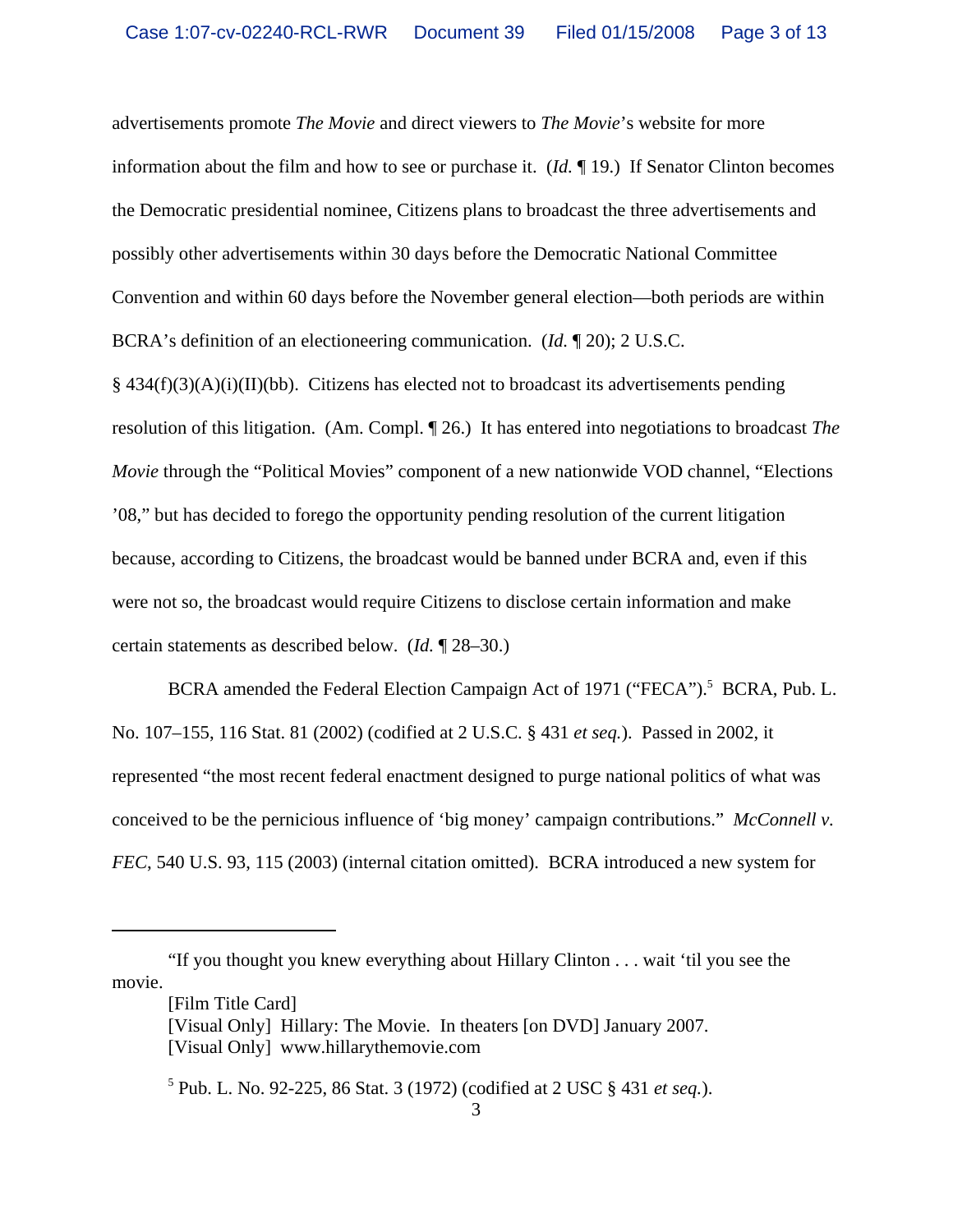regulating what it termed "electioneering communications." Under BCRA § 201, an

"electioneering communication" is:

any broadcast, cable, or satellite communication which—

(I) refers to a clearly identified candidate for Federal office;

(II) is made within—

. . .

(aa) 60 days before a general, special, or runoff election for the office sought by the candidate; or

(bb) 30 days before a primary or preference election, or a convention or caucus of a political party that has authority to nominate a candidate, for the office sought by the candidate

2 U.S.C. § 434(f)(3)(A). For presidential candidates, the communication must also be capable of being received by 50,000 or more persons. *See* 11 C.F.R. § 100.29(b)(3)(ii). Citizens recognizes that under this statutory definition, both its advertisements and a VOD<sup>6</sup> broadcast of *The Movie* would be electioneering communications. (Am. Compl. ¶¶ 17, 29.) Electioneering communications are subject to a host of restrictions imposed by BCRA. Three are relevant here: § 203, § 201, and § 311. Section 203 prevents corporations and labor unions from funding electioneering communications out of their general treasury funds, unless the communication is made to its stockholders or members, to get out the vote, or to solicit donations for a segregated corporate fund for political purposes. 2 U.S.C. § 441b(b)(2). This provision does not bar

<sup>&</sup>lt;sup>6</sup> The parties did not raise the issue of whether VOD was within the definition of "electioneering communication." However, a broadly worded FEC regulation defining "electioneering communications" indicates that VOD would be a "broadcast, cable, or satellite communication" because it is "disseminated through the facilities of a . . . cable television system." *See* 11 C.F.R. §§ 100.29(b)(1), (b)(3)(i) (indicating that "broadcast, cable, or satellite communications" include communications "aired, broadcast cablecast or otherwise disseminated through the facilities of a television station, radio station, cable television system, or satellite system").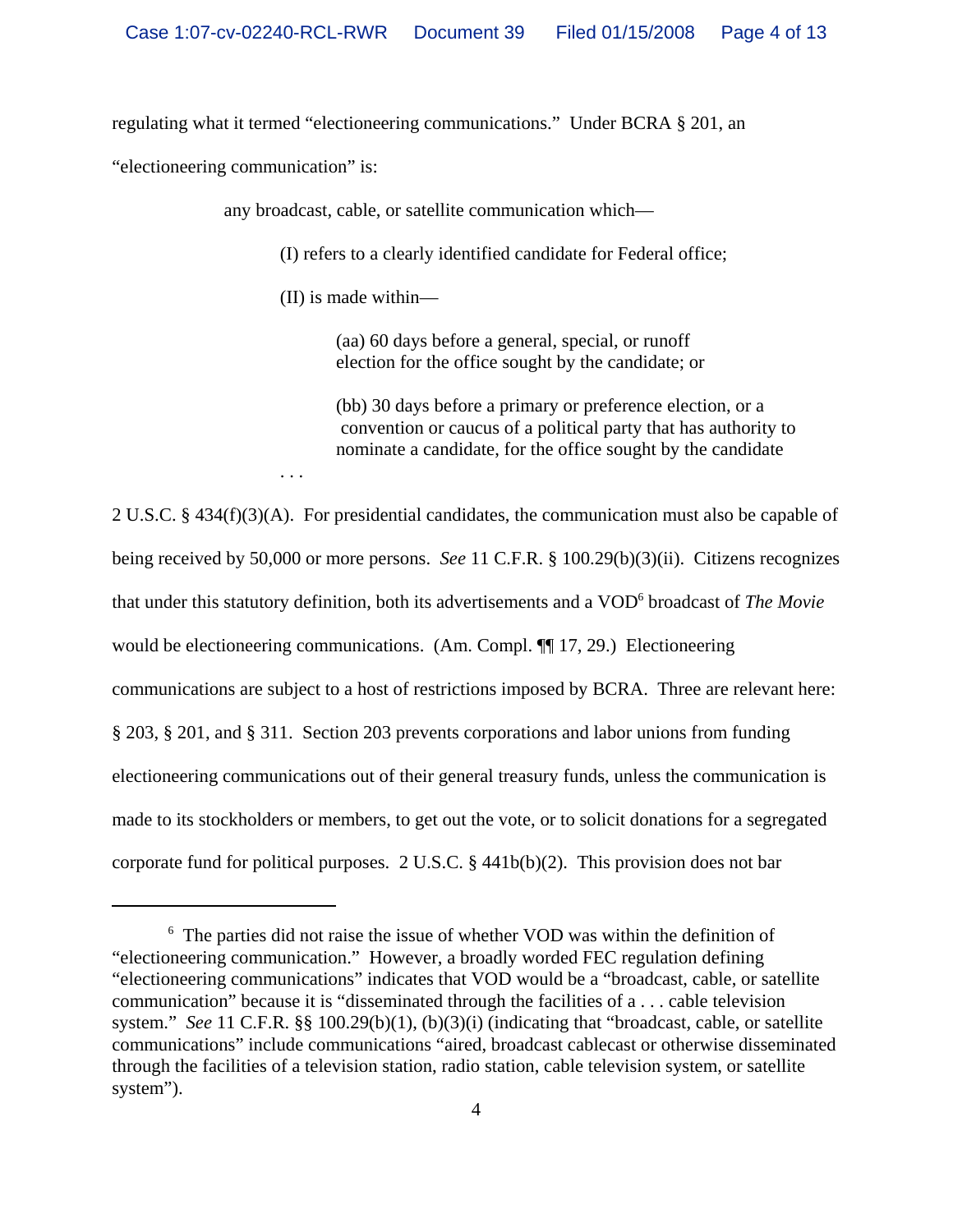electioneering communications paid for out of a segregated fund that receives donations only from stockholders, executives and their families. 2 U.S.C. §§ 441b(b)(2)(C), (b)(4)(A).<sup>7</sup> Any electioneering communication that is not prohibited is subject to the disclosure requirements of § 201 and the disclaimer requirements of § 311, which are set out in part II.B.

Citizens' complaint, filed on December 13, 2007, $\textdegree$  contains two major claims: (1) that § 203's prohibition of corporate disbursements for electioneering communications violates the First Amendment on its face and as applied to *The Movie* and to the 30-second advertisement "Questions"<sup>9</sup>; and (2) that BCRA § 201 requiring disclosure and § 311 requiring disclaimers are unconstitutional as applied to Citizens' three advertisements (and to *The Movie*, if Citizens broadcasts it in a manner that does not violate § 203).

## II.

The court will not issue a preliminary injunction unless the movant shows that it has "1) a substantial likelihood of success on the merits, 2) that it would suffer irreparable injury if the injunction is not granted, 3) that an injunction would not substantially injure other interested parties, and 4) that the public interest would be furthered by the injunction." *Omar v. Harvey*, 479 F.3d 1, 18 (D.C. Cir. 2007) (citing *CityFed Fin. Corp. v. Office of Thrift Supervision*, 58

 $\sigma$ <sup>7</sup> Corporations and labor unions may also contribute to Political Action Committees, which are permitted to make electioneering communications. *See McConnell*, 540 U.S. at 204 (citing *FEC v. Beaumont*, 539 U.S. 146, 162–63 (2003)).

<sup>&</sup>lt;sup>8</sup> On December 14, 2007, Citizens' motion for a three-judge district court was granted [14] pursuant to BCRA § 403 and 28 U.S.C. § 2284. On January 10, 2008, the three-judge court held an expedited hearing on the motions for preliminary injunctions.

<sup>&</sup>lt;sup>9</sup> Plaintiff's challenge regarding the prohibition of "Questions" will be denied as moot. The FEC, in its filings and at oral argument, conceded that the advertisement is exempt from the Prohibition. (Opp'n to 2d Mot. for Prelim. Inj. at 17.)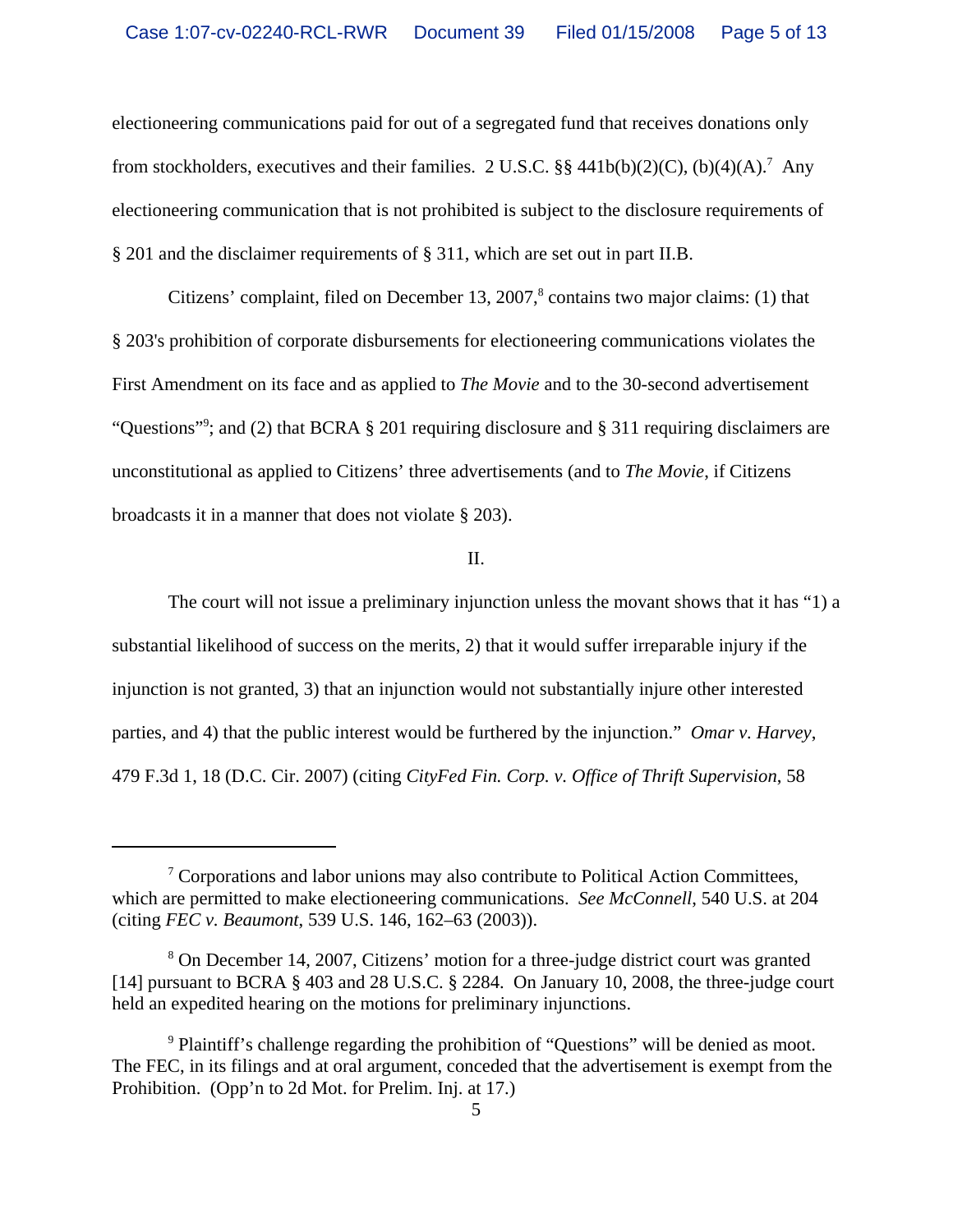F.3d 738, 746 (D.C. Cir. 1995)). Granting injunctive relief is an "extraordinary and drastic remedy," and it is the movant's obligation to justify, *"by a clear showing*," the court's use of such a measure. *Mazurek v. Armstrong*, 520 U.S. 968, 972 (1997).

A.

We will analyze first Citizens' likelihood of prevailing on the merits of its claims regarding *The Movie*. In *McConnell*, the Supreme Court upheld § 203 on its face, rejecting claims that the financing of "electioneering communications" constituting express advocacy or its functional equivalent were within the protection of the First Amendment. 540 U.S. at 203–09. *McConnell* did not, however, "purport to resolve future as-applied challenges." *FEC v. Wis. Right to Life, Inc.*, 127 S. Ct. 2652, 2661 (2007) (citation omitted) ("*WRTL*"). The Chief Justice's opinion in *WRTL* stated that an advertisement could not be considered the functional equivalent of express advocacy unless it "is susceptible of no reasonable interpretation other than as an appeal to vote for or against a specific candidate."10 *Id.* at 2667. To promote the objectivity of this analysis, courts are to disregard contextual evidence of the corporation's intent in running an advertisement.<sup>11</sup> *See id.* at 2668.

Citizens wants us to enjoin the operation of BCRA § 203 as a facially unconstitutional

 $10$  The parties agree, as do we, that the Chief Justice's formulation is now the governing test for the functional equivalent of express advocacy. Although the Court's opinion in *WRTL* was fragmented, the Chief Justice's opinion approved the judgment of the district court on the narrowest grounds. "When a fragmented Court decides a case and no single rationale explaining the result enjoys the assent of five Justices, the holding of the court may be viewed as that position taken by those Members who concurred in the judgments on the narrowest grounds." *Marks v. United States*, 430 U.S. 188, 193 (1977) (internal quotation marks omitted).

<sup>&</sup>lt;sup>11</sup> *WRTL* discounted evidence that included the corporation's other candidate-related advocacy, the timing of the advertisements, and the advertisement's reference to an Internet address that directed viewers to a website containing express advocacy against the election of candidates for federal office. 127 S. Ct. at 2668–69 (Opinion of Roberts, C.J.).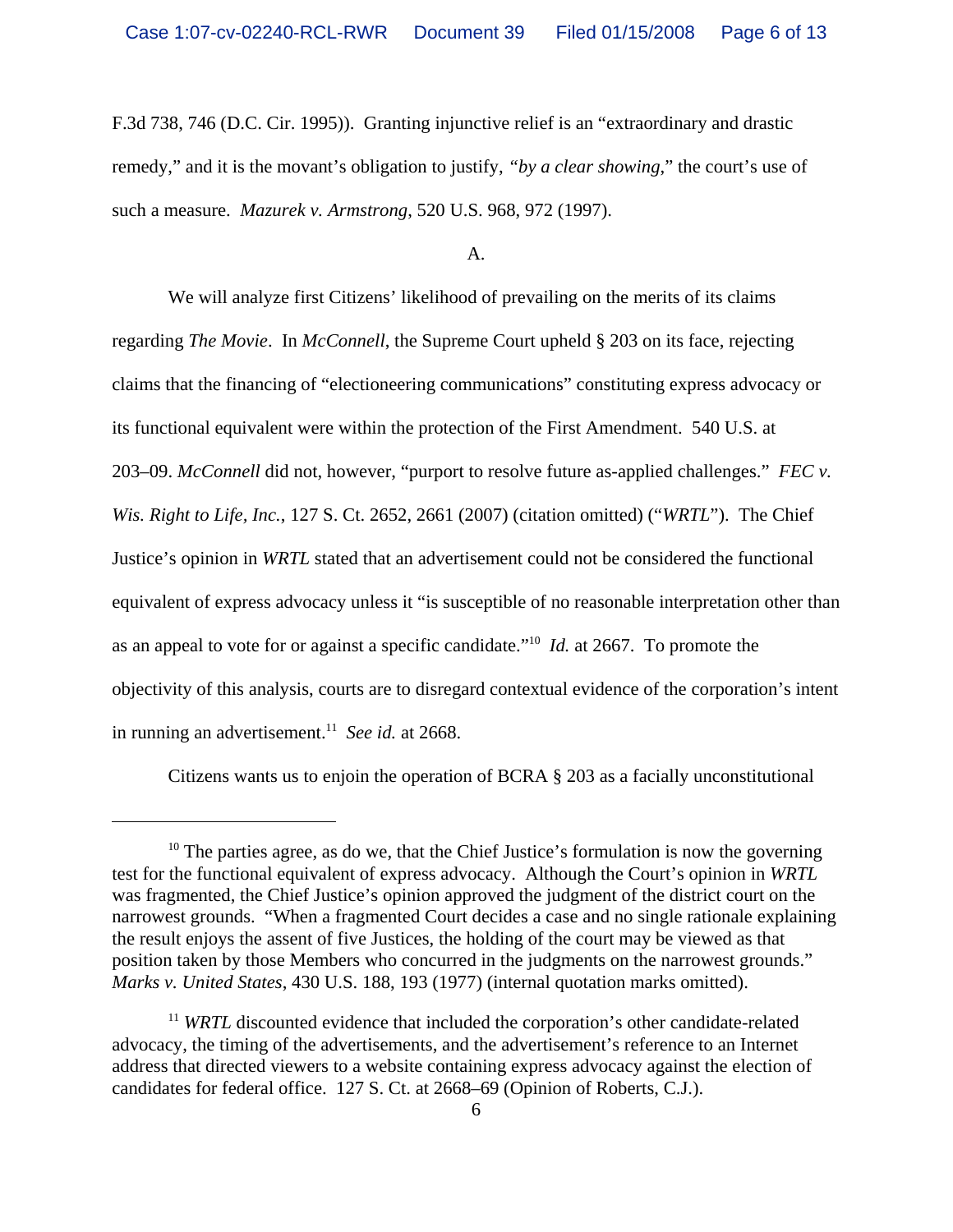burden on the First Amendment right to freedom of speech. The theory is that with respect to § 203, *WRTL* narrowed *McConnell* to such an extent that it "left the door open to facial invalidation based on the sort of circumstances that have now arisen." (2d Mot. for Prelim. Inj. Mem. at 2). For Citizens to prevail on this claim, we would have to overrule *McConnell*, which is to say that Citizens has no chance of prevailing. Only the Supreme Court may overrule its decisions. The lower courts are bound to follow them. *See Rodriguez de Quijas v. Shearson/American Express, Inc.*, 490 U.S. 477, 484 (1989); *Thurston Motor Lines, Inc. v. Jordan K. Rand, Ltd.*, 460 U.S. 533, 535 (1983); *Hutto v. Davis*, 454 U.S. 370, 375 (1982) (per curiam).

With respect to Citizens's as-applied claims regarding *The Movie*, the first question under Chief Justice Roberts' *WRTL* opinion—and as it turns out, the last question—is whether the film is express advocacy or its functional equivalent. If it is, *McConnell* makes it likely that Citizens would not win on the merits of its claim that the First Amendment permits it to broadcast the movie within the electioneering communications period as currently funded. Citizens contends that *The Movie* is issue speech and, as it stated in oral argument, that issue speech is any speech that does not expressly say how a viewer should vote.The trouble is that the controlling opinion in *WRTL* stands for no such thing. Instead, if the speech cannot be interpreted as anything other than an appeal to vote for or against a candidate, it will not be considered genuine issue speech even if it does not expressly advocate the candidate's election or defeat. *WRTL*, 127 S. Ct. at 2667.

*The Movie* does not focus on legislative issues. *See id.*; 11 C.F.R. § 114.15(b). *The Movie* references the election and Senator Clinton's candidacy, and it takes a position on her character, qualifications, and fitness for office. *See id.*; 11 C.F.R. § 114.15(b). Dick Morris, one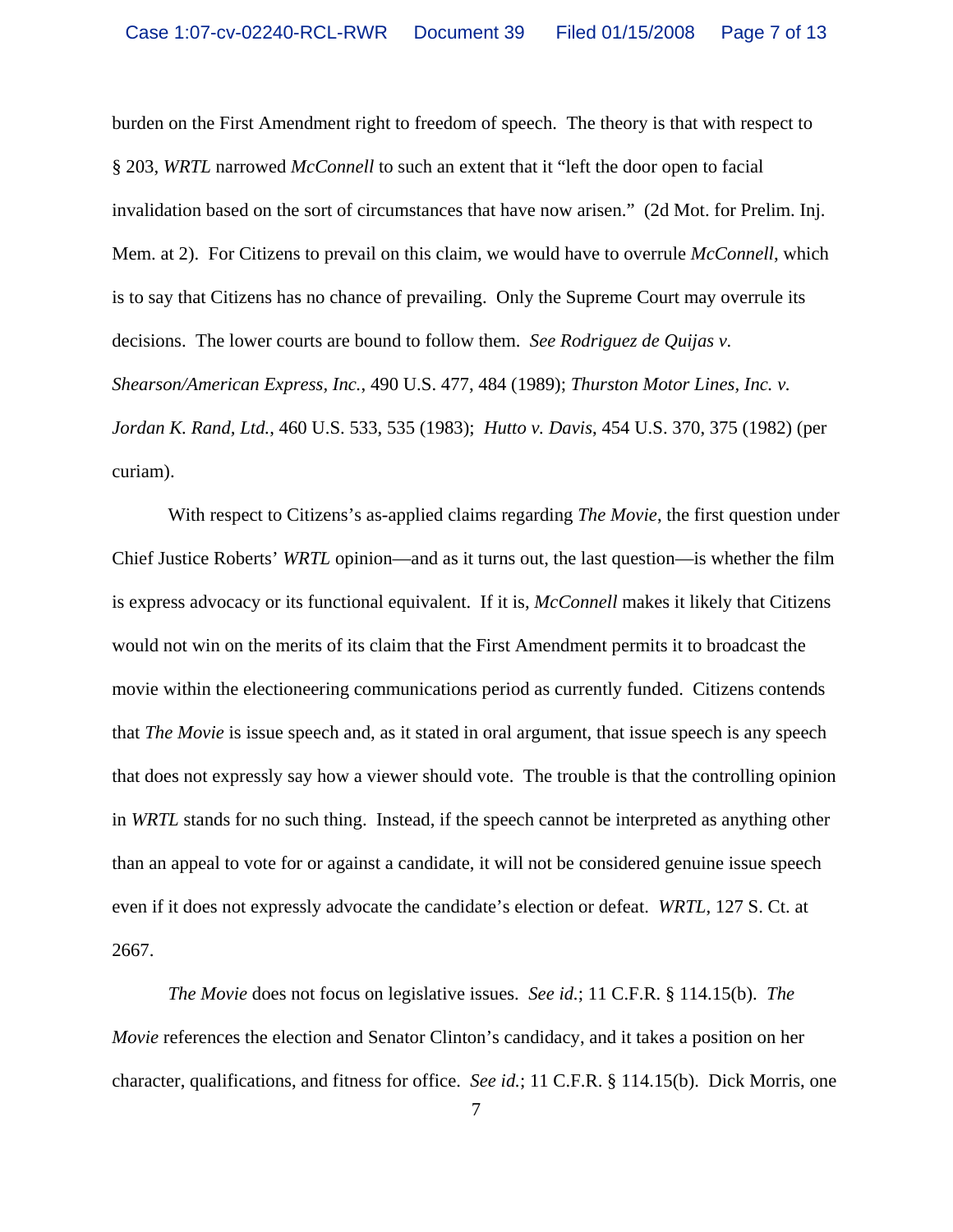political commentator featured in *The Movie*, has described the film as really "giv[ing] people the flavor and an understanding of why she should not be President." Dick Morris, Hillary's Threat, Address (Mar. 2007) (available at www.citizensunited.org/blog/?entryid=4563815). After viewing *The Movie* and examining the 73-page script at length, the court finds Mr. Morris's description to be accurate. *The Movie* is susceptible of no other interpretation than to inform the electorate that Senator Clinton is unfit for office, that the United States would be a dangerous place in a President Hillary Clinton world, and that viewers should vote against her.<sup>12</sup>

"She's driven by the power. She's driven to get the power. That is the driving force in her life." (Am. Compl. Ex. 2 at 1.)

"She is the expert at not saying what she believes—she will run on attacking Republicans, and being the first woman president—oh isn't that amazing, she's a woman she can walk and talk." (*Id.*)

"She is steeped in controversy, steeped in sleaze, that's why they don't want us to look at her record." (*Id.* at 1–2.)

"Over the past 16 years Hillary Clinton has undoubtedly become one of the most divisive figures in America. How this makes her suited to unite the country as the next president is troubling to many." (*Id.* at 6.)

"I mean think of what it says about Hillary Clinton that she was willing to put up with his open philandering, with anything in a skirt who wanders before his eyesight—all for the power—at least with Bill Clinton he was just good time Charlie. Hillary's got an agenda and she's willing to put up with that to be [P]resident of the [U]nited [S]tates, she's got a to do list when she gets to the White House." (*Id.* at 21–22.)

"I think the American people have a right to as much of a public record as possible about Hillary Clinton. Those records should be released before the 2008 elections so that we can learn

 $12$  A selection of excerpts from the movie are indicative of the film's message as a whole and serve to demonstrate the difficulty that this court had in its ultimately unsuccessful attempt to find a reasonable interpretation of *The Movie* that would take it out of the *WRTL* "functional equivalent to express advocacy" classification.

Excerpts include statements by the film's narrator, one of several political commentators or another interviewee stating: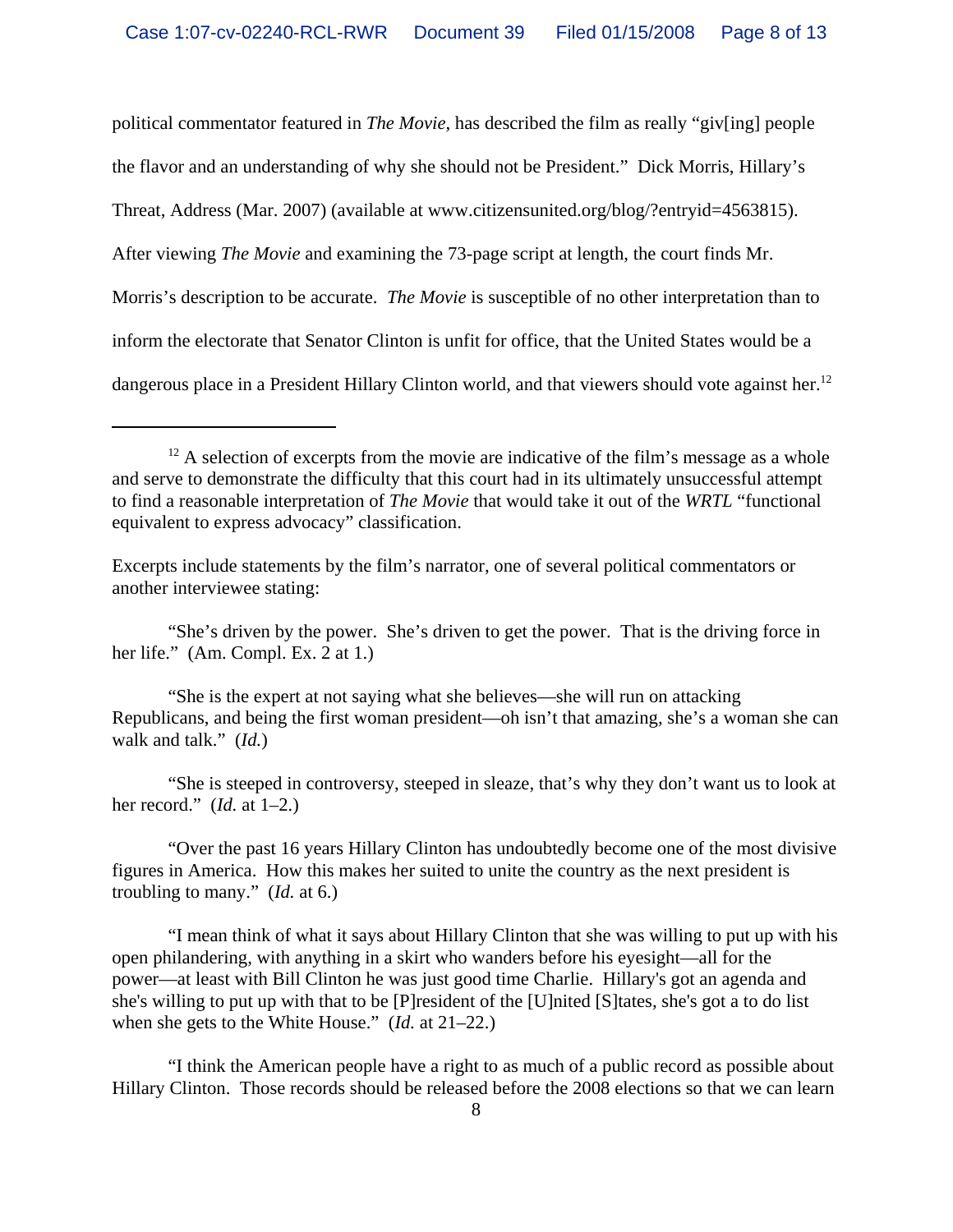*The Movie* is thus the functional equivalent of express advocacy. *See WRTL*, 127 S. Ct. at 2667

(setting out the "functional equivalent" standard). As such, it falls within the holding of *McConnell* sustaining, as against the First Amendment, § 203 insofar as it bars corporations from funding electioneering communications that constitute the functional equivalent of express advocacy. There is no substantial likelihood that Citizens will prevail on its as-applied challenge with respect to *The Movie*.

"If she reverts to form, Hillary Clinton will likely be in the future what she has been in the past, which is a person, a woman, a politician of the left, and I don't think that's going to [be] good for the security of the United States." (*Id.* at 70.)

"I think we are at a very critical time in this country. I can tell you beyond a shadow of a doubt that uh, the Hillary Clinton that I know is not equipped, not qualified to be our commander in chief." (*Id.* at 71.)

 "[T]his vote comes down to one thing: liberty. Do you believe in liberty or don't you? Economic liberty, free speech, protecting our borders, protecting our country from terrorism—the issue is liberty." (*Id.*)

"[W]e must not ever underestimate this woman. We must not ever understate her chances of winning. We mustn't be lolled into a state of security and complacency by the new found moderation that she likes to talk about. And we must never forget the fundamental danger that this woman [poses] to every value that we hold dear." (*Id.* at 72).

In sum, plaintiff's counsel's representation at oral argument that the movie did not exhort viewers to vote against Senator Clinton, is simply untrue.

a lot more about exactly how much influence she had in the White House, what her positions were in the White House, and how she acted in the White House." (*Id.* at 60.)

<sup>&</sup>quot;Finally, before America decides on our next president, voters should need no reminders of [] what's at stake—the well being and prosperity of our nation." (*Id.* at 68–69.)

<sup>&</sup>quot;It[']s been said and I agree with it that this is the most personal political choice that Americans make. They want, they—their personality traits, their—will they consider a person that they could trust, that they would like, that they were comfortable with, and that's [where] I think Hillary Clinton as a candidate has great defects." (*Id.* at 69.)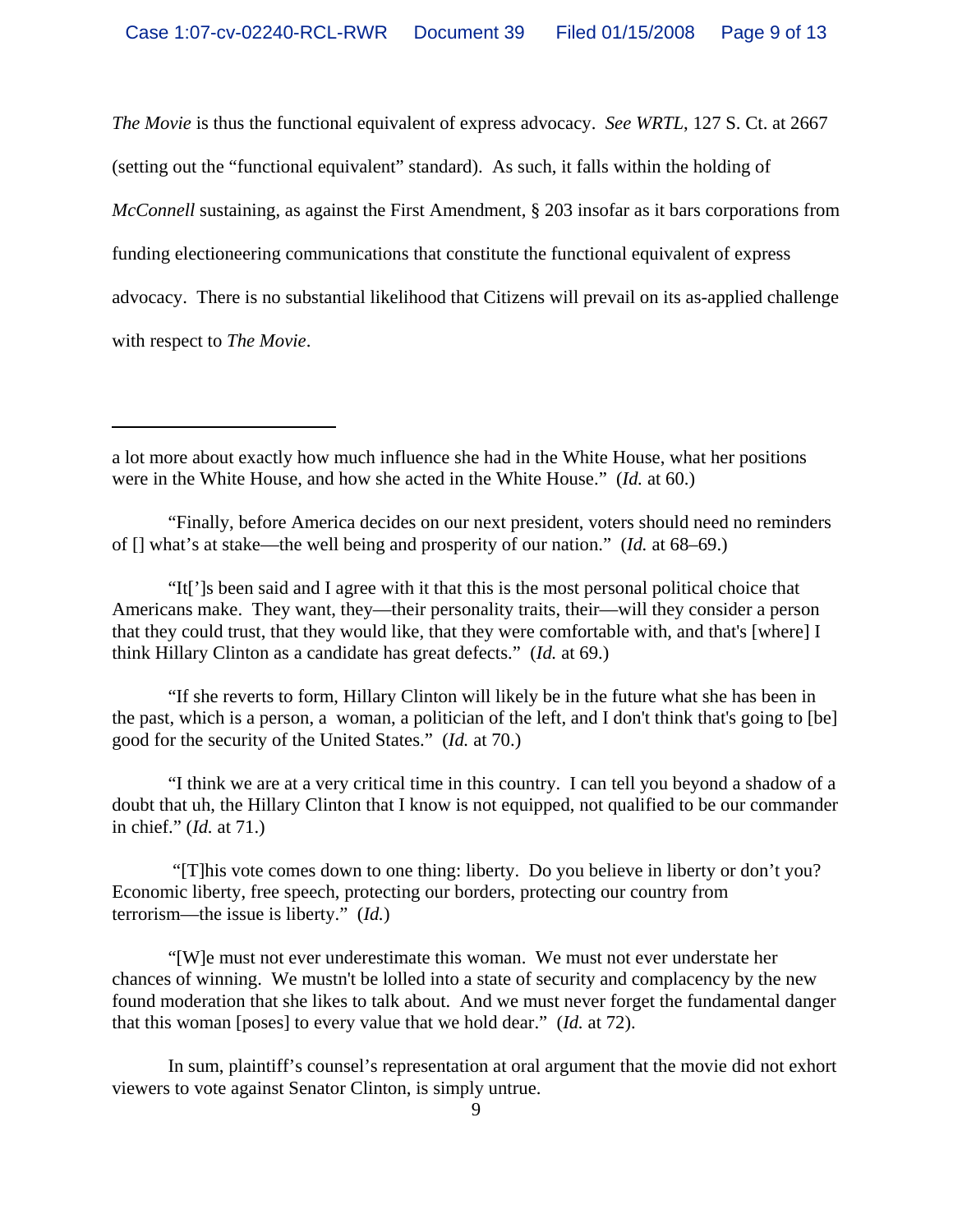B.

Citizens' proposed advertisements present a different picture. The FEC agrees that Citizens may broadcast the advertisements because they fall within the safe harbor of the FEC's prohibition regulations implementing *WRTL*. They did not advocate Senator Clinton's election or defeat; instead, they proposed a commercial transaction—buy the DVD of *The Movie*. *See WRTL*, 127 S. Ct. at 2667; 11 C.F.R. § 114.15(b). Although Citizens may therefore run the advertisements, it complains that requirements of § 201 and § 311 of BCRA, 2 U.S.C. §§ 434(f)(2), 441d, impose on it burdens that violate the First Amendment.

Section 201 is a disclosure provision requiring that any corporation spending more than \$10,000 in a calendar year to produce or air electioneering communications must file a report with the FEC that includes—among other things—the names and addresses of anyone who contributed \$1,000 or more in aggregate to the corporation for the purpose of furthering electioneering communications.  $\S$ § 434(f)(1), (2)(F); 11 C.F.R. § 104.20(c)(9). Section 311 is a disclaimer provision. 2 U.S.C. § 441d. For advertisements not authorized by a candidate or her political committee, the statement "\_\_\_\_\_ is responsible for the content of this advertising" must be spoken during the advertisement and must appear in text on-screen for at least four seconds during the advertisement.  $\S 441d(d)(2)$ . In addition, such advertisements are required to include the name, address, and phone number or web address of the organization behind the advertisement.  $§$  441d(a)(3).

Citizens thinks that § 201 and § 311 are unconstitutional because its advertisements do not constitute express advocacy or the functional equivalent of express advocacy. The argument is that the Supreme Court's *WRTL* decision narrowed the constitutionally permissible scope of what could be considered an electioneering communication. Under Citizens' reading of *WRTL*,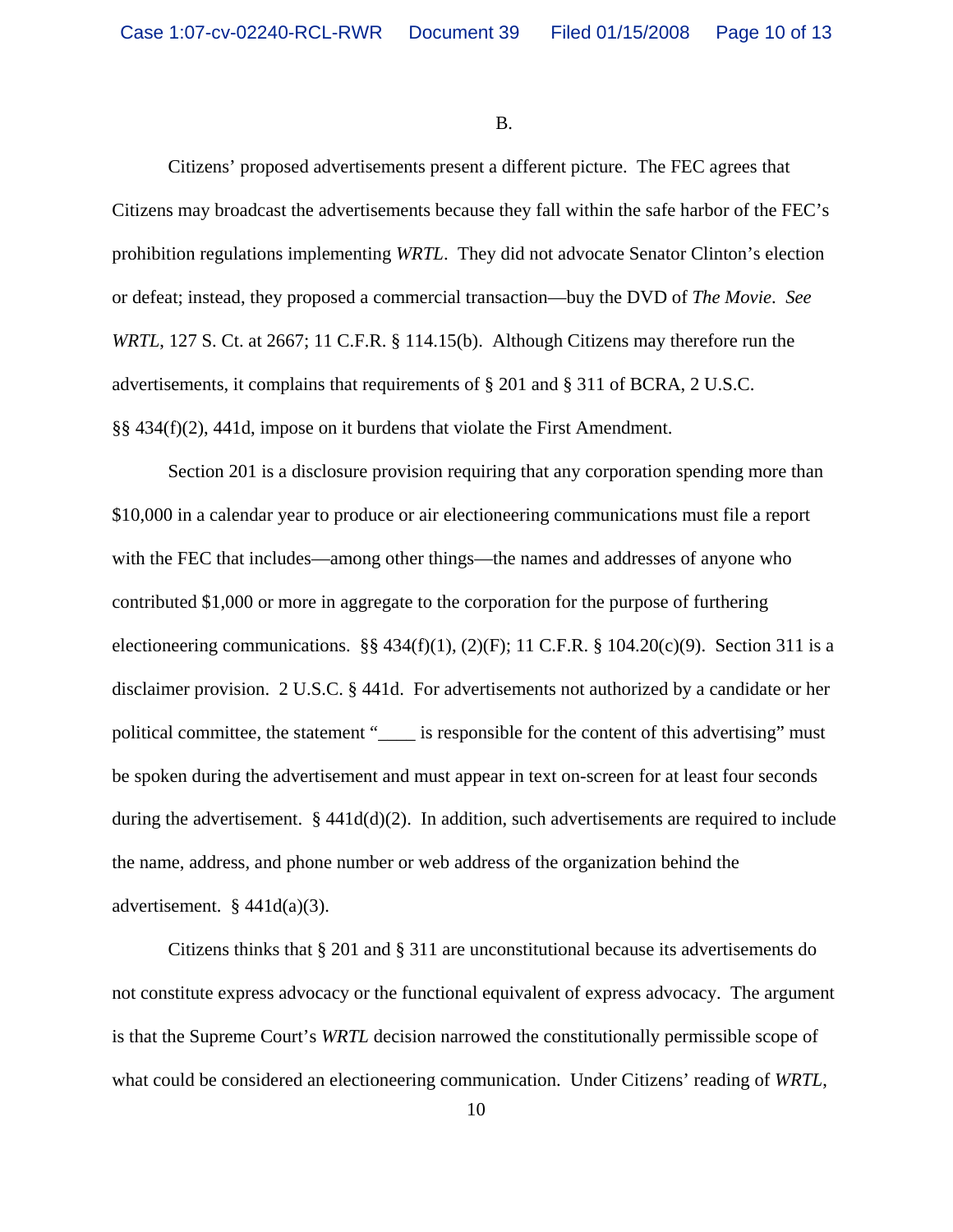anything that is not express advocacy or not "susceptible of [a] reasonable interpretation other than as an appeal to vote for or against a specific candidate" cannot be constitutionally regulated by Congress under BCRA. *See* 127 S. Ct. at 2667.

We do not believe *WRTL* went so far. The only issue in the case was whether speech that did not constitute the functional equivalent of express advocacy could be banned during the relevant pre-election period. Although *McConnell* upheld the § 203 prohibition on its face, the Court left open the issue that was presented in *WRTL*, reserving it for decision on an as-applied basis. In contrast, when the *McConnell* Court sustained the disclosure provision of § 201 and the disclaimer provision of § 311, it did so for the "entire range of electioneering communications" set forth in the statute. *McConnell*, 540 U.S. at 196; *see also id.* at 230–31 (discussing § 311). Citizens's advertisements obviously are within that range.

Although Citizens styles its argument as an as-applied challenge, it offers only one distinction between its advertisements and the mine-run of speech that constitutes electioneering communication under BCRA. The distinction, so goes the argument, is that Citizens' speech is constitutionally protected, as *WRTL* holds. Whether the Supreme Court will ultimately adopt that line as a ground for holding the disclosure and disclaimer provisions unconstitutional is not for us to say.13 We know that the Supreme Court has not adopted that line as a ground for holding the disclosure and disclaimer provisions unconstitutional, and it is not for us to do so today. And we know as well that in the past the Supreme Court has written approvingly of disclosure provisions triggered by political speech even though the speech itself was constitutionally protected under the First Amendment. *See FEC v. Mass. Citizens for Life*, 479

<sup>13</sup>*See Majors v. Abell*, 361 F.3d 349, 356–57 (7th Cir. 2004) (Easterbrook, J., dubitante).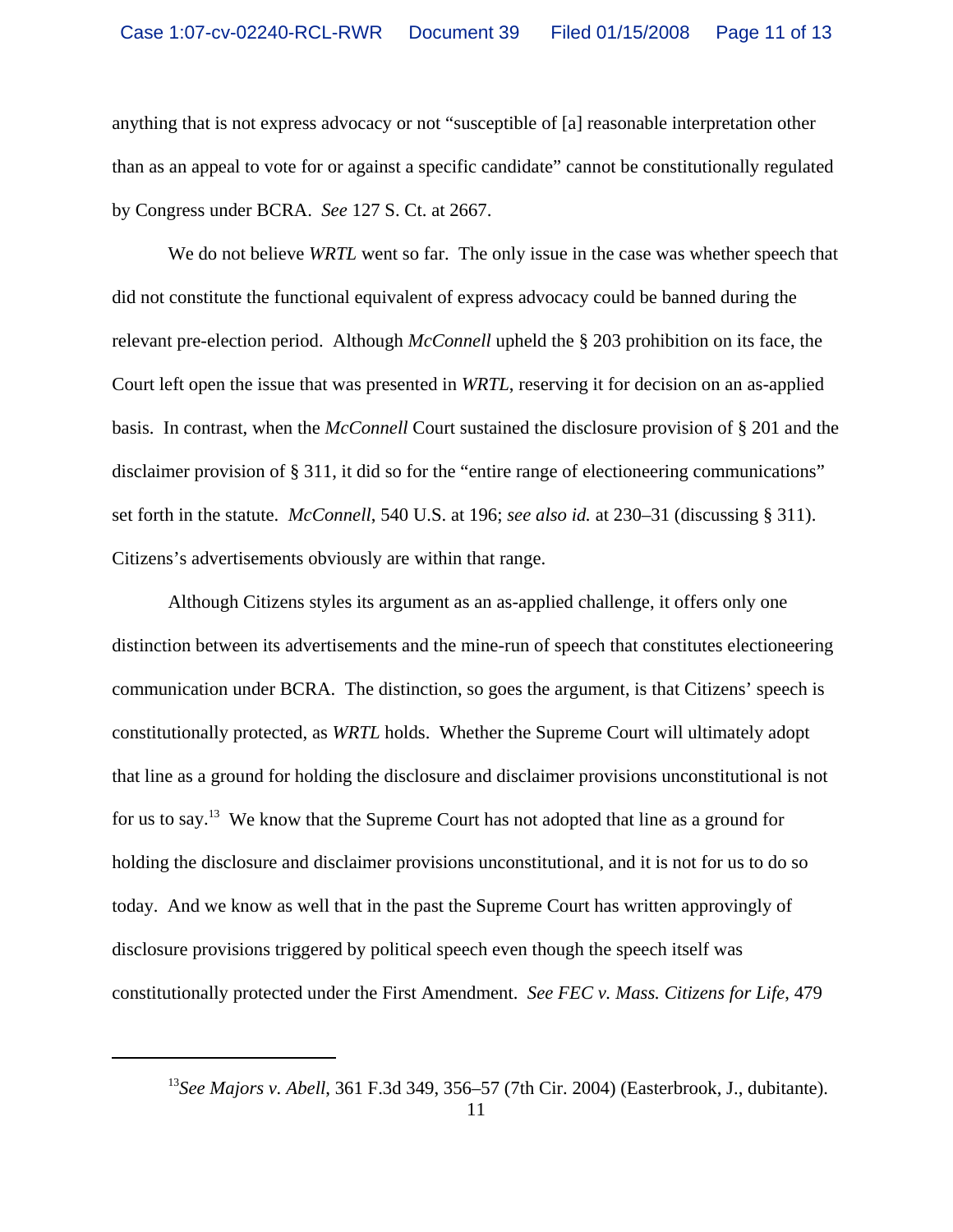U.S. 238, 259–62 (1986) (striking down a prohibition, and noting that the disclosure provisions will apply to the newly permitted speech); *Citizens Against Rent Control/Coal. for Fair Housing v. City of Berkeley*, 454 U.S. 290, 297–98 (1981) (same); *First Nat'l Bank of Boston v. Bellotti*, 435 U.S. 765, 791–92 & n.32 (1978) (discussing how disclosure provisions can help offset the coercive aspects of corporate speech).

The *McConnell* Court did suggest one circumstance in which the requirement to disclose donors might be unconstitutional as-applied—if disclosure would lead to reprisals and thus "impose an unconstitutional burden on the freedom to associate in support of a particular cause." 540 U.S. at 198. To this, the Court added that the plaintiff must show a "reasonable probability that the compelled disclosure of . . . contributors' names will subject them to threats, harassment, or reprisals." *Id.* (quoting *Brown v. Socialist Workers '74 Campaign Comm.*, 459 U.S. 87, 100 (1982)). Citizens' memorandum in support of its motion states that there may be reprisals, but it has presented no evidence to back up this bald assertion. In that respect, Citizens is thus in a similar position as the parties in *McConnell* who made the same assertion but presented no specific evidentiary support. *See* 540 U.S. at 199.

We therefore hold that Citizens has not established the requisite probability of prevailing on the merits of its arguments against the disclosure and disclaimer provisions—§ 201 and § 311, respectively.

C.

Citizens tells us that without a preliminary injunction it will not be able to broadcast *The Movie*, that it will have to disclose the identity of its contributors to the FEC if it runs the advertisements, and that some portion of the time it purchased for the advertisements would be consumed by the disclaimers BCRA requires. If Citizens had made more of a showing that it